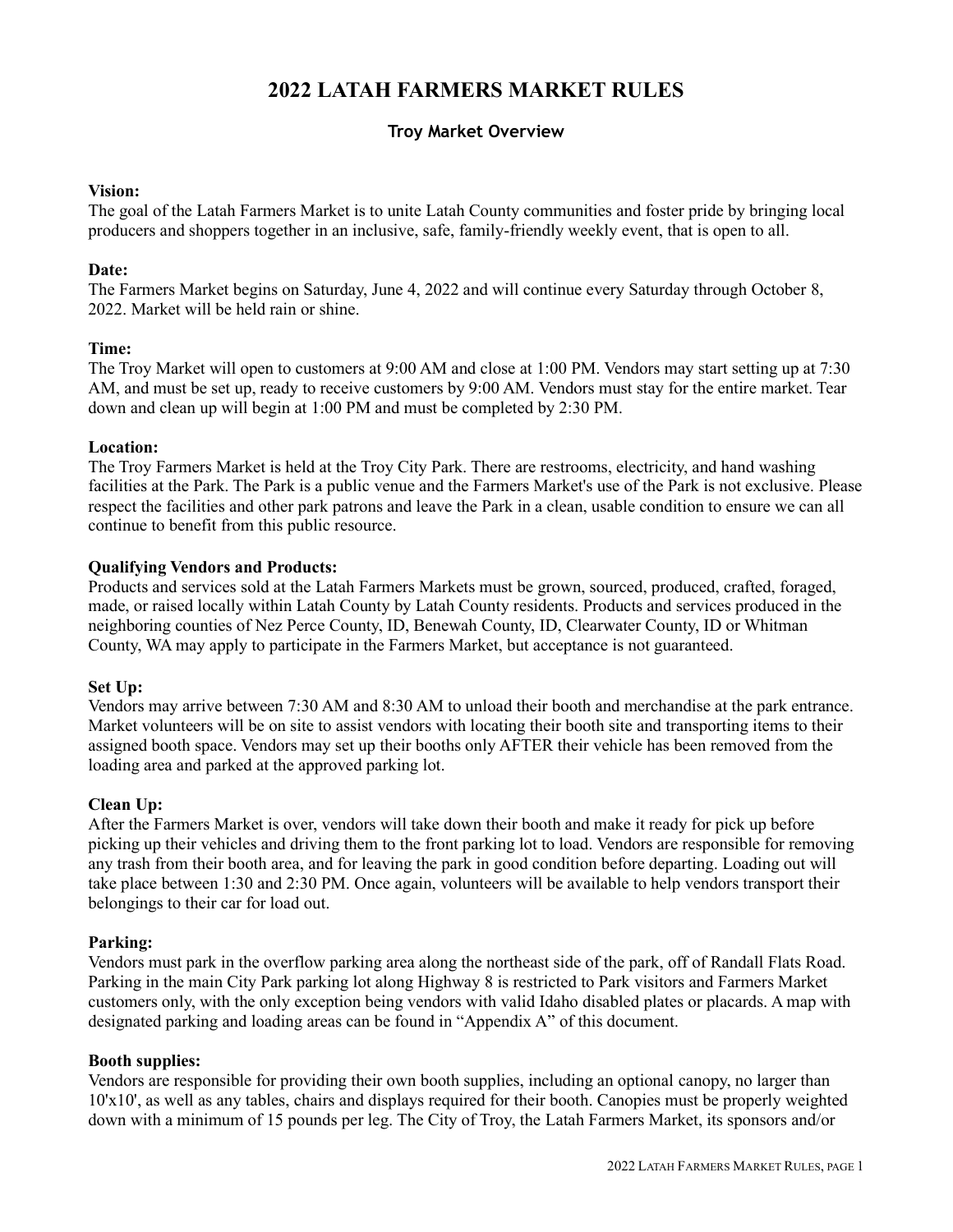managers will not be held responsible for damages or injuries caused by unsecured or incorrectly secured canopies. The Vendor may be expected to replace property belonging to another Vendor if your negligence causes them damage.

# **Booth spaces:**

Each individual booth footprint is 10' x 10', which will be oriented with a buffer between each vendor booth for traffic flow and social distancing purposes. Vendors may not place or display items in the buffer space between the booths. Vendors may extend signs or products up to 6' out of the front of their booth if desired, or they may utilize this space as an additional buffer for social distancing. Vendors may obtain a second adjacent booth space if desired to make a double 10' x 20' booth space. The same buffer zones will apply for double booths.

# **Power at booth:**

Electrical outlets are available for a very limited number of vendors each week, and must be reserved in advance. Only U/L approved extension cords with GFCI power strip may be used. Cords must be covered to prevent hazard to the public. Preference for electrical outlet use will be given to food trucks and hot food vendors.

# **Cost:**

Vendor fees are based on a voucher system. The more market vouchers you purchase at a time, the lower the cost per market. There will be no refunds issued for any unused market vouchers.

|                    | ONE BOOTH     |                                 |                    | YOUTH VENDOR OR SECOND BOOTH |                                 |                    |
|--------------------|---------------|---------------------------------|--------------------|------------------------------|---------------------------------|--------------------|
|                    | Vendor<br>Fee | Number of<br>market<br>vouchers | Cost per<br>market | Vendor<br>Fee                | Number of<br>market<br>vouchers | Cost per<br>market |
| <b>Full Season</b> | \$180.00      | 18                              | \$10.00            | \$90.00                      | 18                              | \$5.00             |
| <b>Half Season</b> | \$108.00      | 9                               | \$12.00            | \$54.00                      | 9                               | \$6.00             |
| Monthly            | \$60.00       | 4                               | \$15.00            | \$30.00                      | 4                               | \$7.50             |
| One-time           | \$20.00       |                                 | \$20.00            | \$10.00                      |                                 | \$10.00            |

# **MARKET VOUCHER PRICING STRUCTURE**

Purchasing a second booth entitles a vendor to a double booth space, or it can be used as a second booth for another vendor in the same household.

# **Youth Vendors:**

Vendors under the age of 18 qualify for the half-price booth rate if they are the primary owner and operator of the business, and/or producer of the goods sold. The Youth Vendor designation and discount is intended to incentivize youth entrepreneurship and business ownership; therefore, it is expected that the youth perform the majority of the business activities with the support and supervision of a parent or guardian. Products made or produced by adult family members are not permitted to be sold at Youth Vendor booths. Parent/Guardians are required to supply their contact information for tax documents and hold harmless release of liability.

# **Non-Profits:**

There is no charge for 10' x 10' booths held by qualifying non-profits. Larger booths or a second booth for nonprofits will be charged the second booth fee. Non-profits that sell merchandise at the Market are still responsible for obtaining an Idaho State Tax Commission Seller's Permit.

# **Food Trucks:**

Advance reservation is required for participation, along with a list of what resources are required at the parking site, (i.e. power, water, etc.) Food trucks are subject to the same fees as other vendors.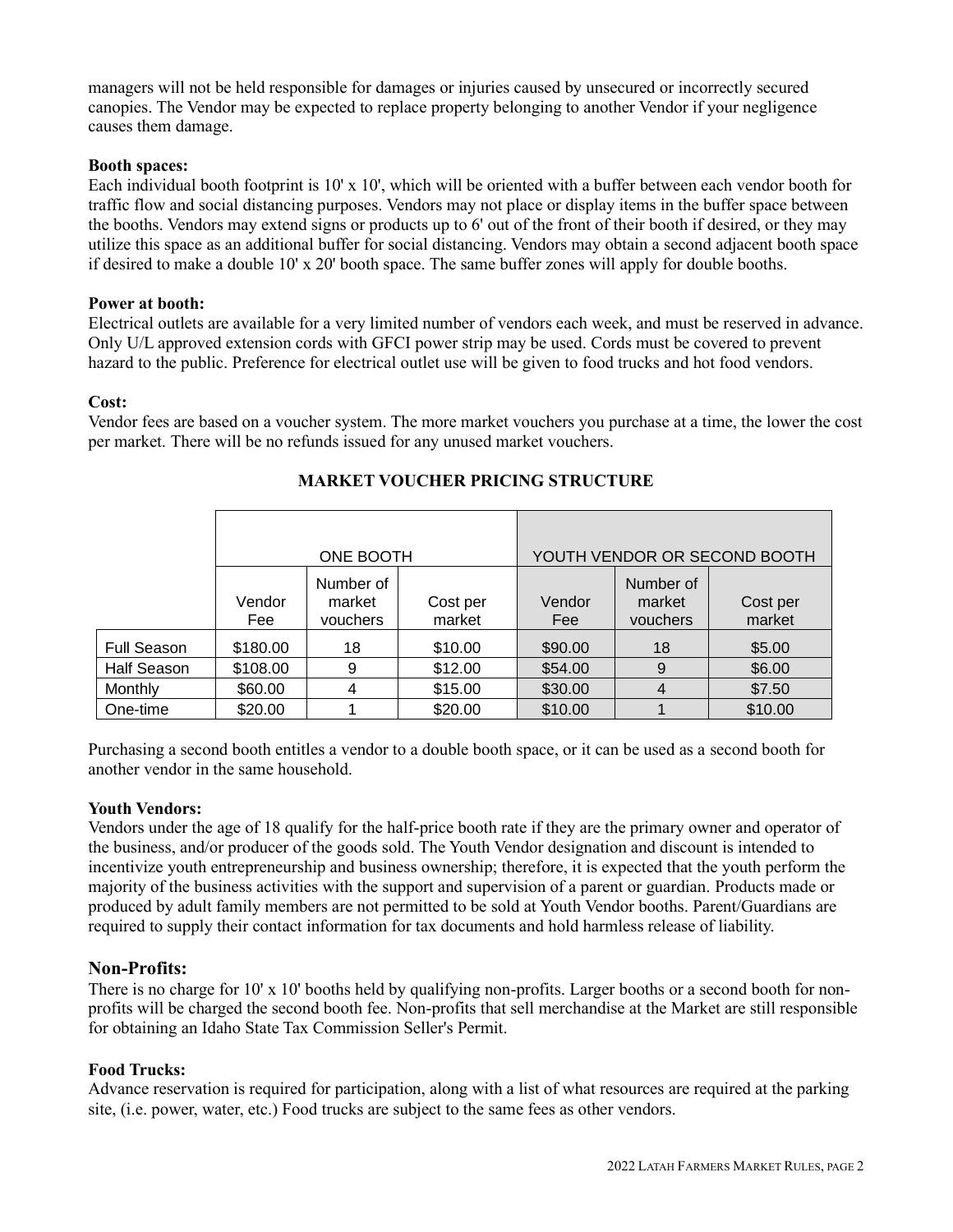## **Reservation:**

Vendors should notify Market Management of their intent to participate in the weekly market by the Wednesday prior to that Saturday's market in order to receive their space assignment, and have their products promoted to the public in advance. Market management will make every effort to accommodate special location requests and consistent placement for vendors who attend the market regularly, but the Market Manager has final authority for booth assignments. Walk on vendors are welcome, but must arrive no later than 8:00 AM on Saturday to qualify for participation, and participation is subject to space and availability.

#### **Cancelation:**

If you are unable to attend a Market for which you are scheduled, please notify management no later than the Thursday before the market. Any vendor who repeatedly fails to notify management of absences will lose their preferred booth location, and may be denied participation in future markets without refund.

### **Securing a booth:**

- Fill out the online Vendor Application on the website at [www.latahfarmersmarket.com.](http://www.latahfarmersmarket.com/) Or email [latahfarmersmarket@hotmail.com](mailto:latahfarmersmarket@hotmail.com) to request a copy of the Vendor Application.
- Submit the completed Vendor Application, a copy of your completed Idaho ST-124, Temporary Seller's Permit or Regular Seller's Permit number, along with your signed Hold Harmless agreement, and any additional compliance documentation to [latahfarmersmarket@hotmail.com.](mailto:latahfarmersmarket@hotmail.com)
- You will receive confirmation from the Market Management that your application has been received, and that your booth is reserved.
- Pay for your booth online or make arrangements to pay in person at the Market.

### **Idaho Sales Tax Reporting:**

Market Vendors must register for the Latah Farmers Market with the Idaho State Tax Commission to obtain a Temporary Seller's Permit for the event. Vendors will receive instructions on how to register as a seller for the Latah Farmers Market with the Idaho State Tax Commission when their application is approved to participate in the Market. The State Tax Commission will be checking for tax compliance throughout the Market Season. All Market Vendors are required by law to have a copy of their sales tax form in their Vendor space at all times.

Sellers with a Temporary Sellers Permit must report sales to the Tax Commission within 15 days of the end of the event they are registered for. Sellers who already have an Idaho Sellers Permit Number must register for the event using their existing permit number, and may report sales according to their normal reporting schedule. A Market space will not be assigned to a vendor without either a Temporary or Regular Sellers Permit. Vendors under the age of 18 must name a responsible party over the age of 18 on their permit for the purposes of tax compliance.

# **Public Health Management**

COMPLIANCE IS YOUR RESPONSIBILITY! KNOW THE LAW!

# **Compliance:**

Each vendor is required to know and adhere to all State, Local, and Federal laws concerning sales tax, licensing, health, safety, food sales, and product handling. Each vendor is required to keep at their booth copies of any applicable licensing or certification necessary by law to offer their specific goods or services for sale as proof of their compliance. Any authorized governing body or regulatory agency has the right to inspect any vendor for compliance.

#### **Insurance:**

Vendors should have their own liability and/or product insurance. The City of Troy, the Latah Farmers Market,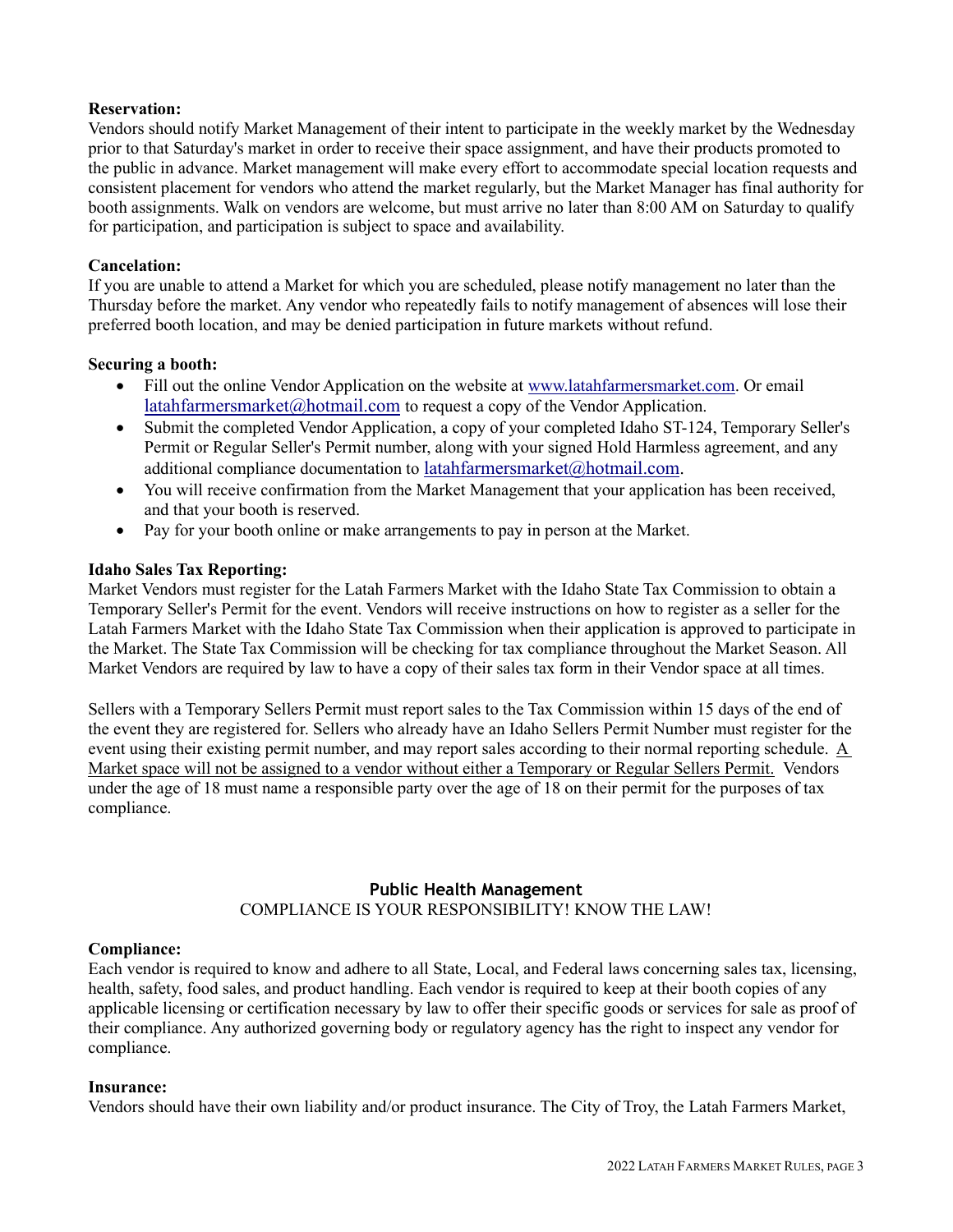its sponsors, organizers, or managers assume NO responsibility or liability for the products and services offered for sale by independent vendors at the Farmers Market. The Latah Farmers Market offers a list of resources for information on its website as a courtesy to Vendors. Please take responsibility for ensuring your products are compliant and that all certifications have been obtained prior to signing up for the Market. If the Farmers Market management is notified that a vendor is non-compliant, the vendor may be required to forfeit his/her booth fees and lose his/her ability to sell goods at the Latah Farmers Market.

# **Health and Safety:**

DO NOT attend the Farmers Market if you are sick, are experiencing any potentially contagious symptoms, especially symptoms that are known to be associated with COVID-19, or have been in close contact with a person who has tested positive for COVID-19 within 24 hours of the market.

### **Waste:**

Vendors are responsible for their own set-up, clean-up, and safe operation of their space. Vendors will provide their own trash receptacles/bags to manage waste, and must take the waste generated at their booth with them at the end of the day.

### **Damages:**

Vendors assume responsibility for any damages directly resulting from their use of the Park.

# **Additional Market Guidelines**

#### **Food:**

Vendors who offer prepared foods must make these items in accordance with local and state regulations. State Code requires the use of commercial kitchens to prepare certain foods. Hot food vendors selling food intended to be consumed immediately are subject to Idaho Department of Health temporary food establishment regulations as well as local fire code. If using open flame cooking appliances, vendor must have a working fire extinguisher on site and a flame retardant booth canopy.

#### **Organic or special labels**:

Vendor must provide proof of certification in order to advertise a product as certified by any third party, i.e. "Organic", "Certified Humanely Raised", "Certified Grass Fed". No products may be labeled "ORGANIC" unless Vendor has an Idaho Health Department Organic Certificate.

# **Samples:**

Produce samples must be cut at Market and individually packaged in a manner to prevent contact by anyone other than the intended consumer. Please provide a trash receptacle for sample rubbish. Absolutely no samples may be offered of high-risk foods. See Department of Health and Welfare for a list of high-risk food.

#### **Low-Risk Cottage Foods:**

The Idaho Department of Health keeps a list of low-risk "Cottage Foods" which can be viewed at [www.foodsafety.idaho.gov.](http://www.foodsafety.idaho.gov/) These foods may be produced in a home kitchen and sold at the Market. To determine if your product qualifies, contact the local Health and Welfare office or complete the Cottage Food Risk Assessment Form on the Idaho Health and Welfare website. Foods that do not qualify as Cottage Foods may only be sold when they have been produced in an approved commercial kitchen.

# **Eggs:**

Eggs must be cleaned and kept in a cooler with a temperature no higher than 45**°**, and cartons should be dated and labeled with producer's name, phone number and address, and the words "UNGRADED EGGS".

# **Nursery Plants:**

Plants and starts may be sold without a license as long as the annual sales are under \$500.00.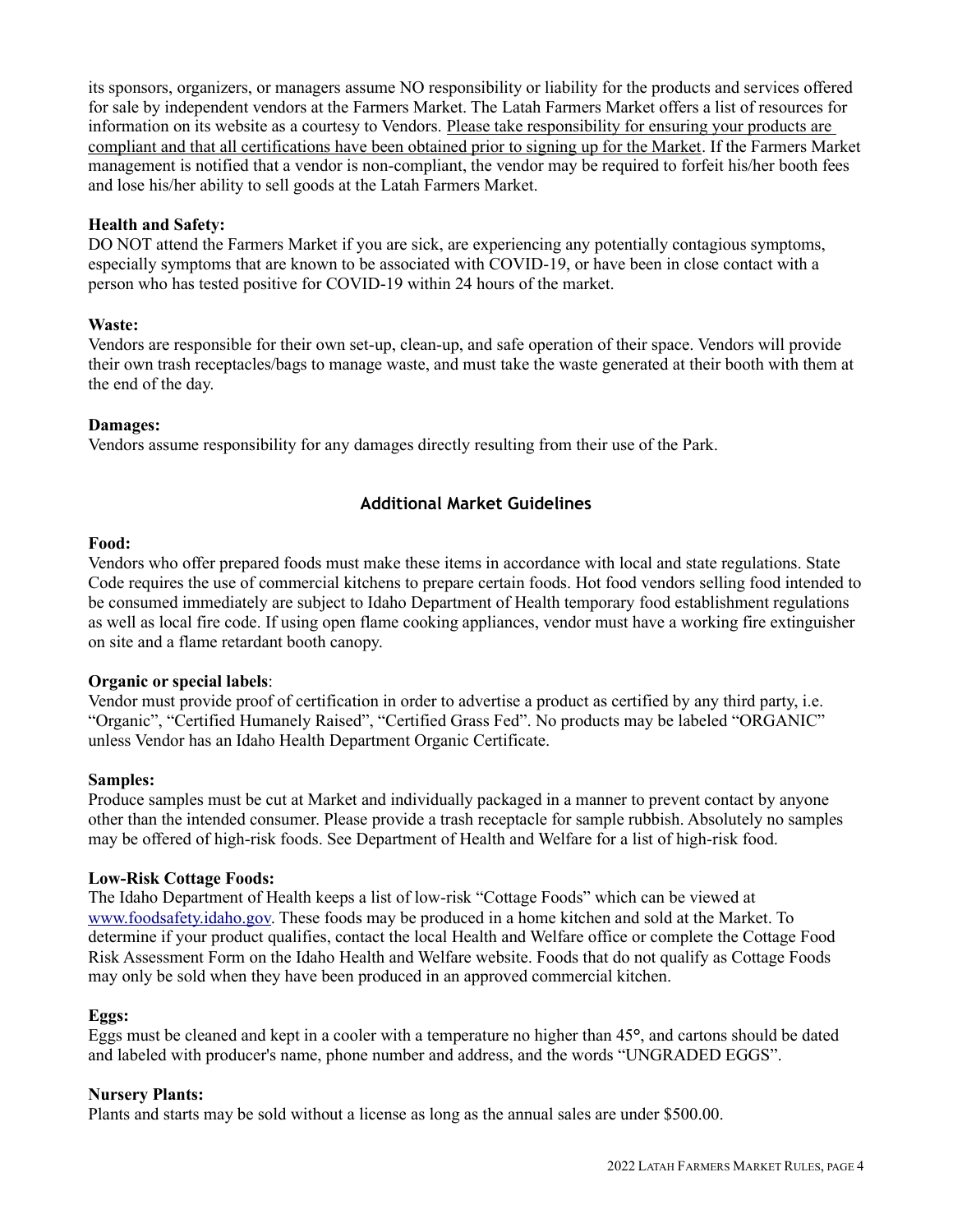## **Selling by weight:**

Products sold by weight must be weighed on a scale certified by the Idaho Department of Weights and Measures **(208) 332-8690.** Vendors must display the Certification from the Idaho Department of Weights and Measures in a clearly visible space within the booth. Alternatively, items may be sold individually, by the bunch, or by the bag if a scale is not available.

## **Respect and Language:**

Be courteous and respectful to customers and other Vendors. Being disrespectful to customers, park patrons or other Vendors will not be tolerated. Foul and inappropriate language at the Market will not be tolerated. The Market is a community centered, family-friendly event and everyone is responsible for their behavior.

### **Smoking/Vaping:**

Smoking and/or vaping is not permitted in the Vendor or food areas. Please be respectful to the non-smokers around you and use another area of the park or sidewalk for smoking.

### **Animals:**

ADA Service Dogs are welcome at vendor booths, but personal pets are not allowed. Small animals, such as chickens, rabbits and turkey being offered for sale and/or rehoming as part of the vendor's booth sales are permitted with prior consent of management. All animals must be contained, and under direct control of their owner/handler at all times, and vendor is responsible for cleaning up after their animals. Any loose, uncontrolled, loud or unruly animals will be required to leave.

### **Promenade Safety:**

Please respect the safety of pedestrians and market patrons by walking bikes and carrying skateboards/hoverboards in the Market promenade. Don't run in the Market promenade, and children should be supervised to ensure they are respecting the rules and staying safe.

# **Consent with Rules:**

Participation in the 2022 Latah Farmers Market is voluntary and as such, any Vendor's participation will be construed as his/her consent to abide by and uphold the 2022 Latah Farmers Market Rules. Rules are subject to change with or without notice. The most current copy of the Rules will be posted on the Farmers Market website at [www.latahfarmersmarket.com.](http://www.latahfarmersmarket.com/)

# **Consequences:**

Vendors failing to follow the 2022 Latah Farmers Market Rules will be given a warning on their first offense. A second offense could result in expulsion from the Market at the discretion of the Market management. **The Market Manager is the final authority at the Market.**

# **Organization and Promotion:**

The Latah Farmers Market is being operated by Idaho Market LLC. All proceeds from vendor fees will be used to offset expenses related to insurance and administrative costs, advertising, promotion, and events. Management, promotion, and community outreach will be performed by both volunteers and Market participants. The primary point of contact for the Latah Farmers Market is Erika Sattler, PO Box 333, Troy, ID 83871, 208-827-3363.

#### **Agreement to Hold Harmless, Defend, and Indemnify:**

In order to participate in the Market, every Market Vendor shall sign an agreement that holds Idaho Market LLC and the City of Troy harmless for any and all actions or inactions of every Market Vendor or person associated with such Market Vendor and that agrees to defend and indemnify Idaho Market LLC, Market Management, and the City of Troy for any claim filed against the City of Troy related to any and all activities which are associated with the Market Vendor, the Market, or the Market Vendor's business.